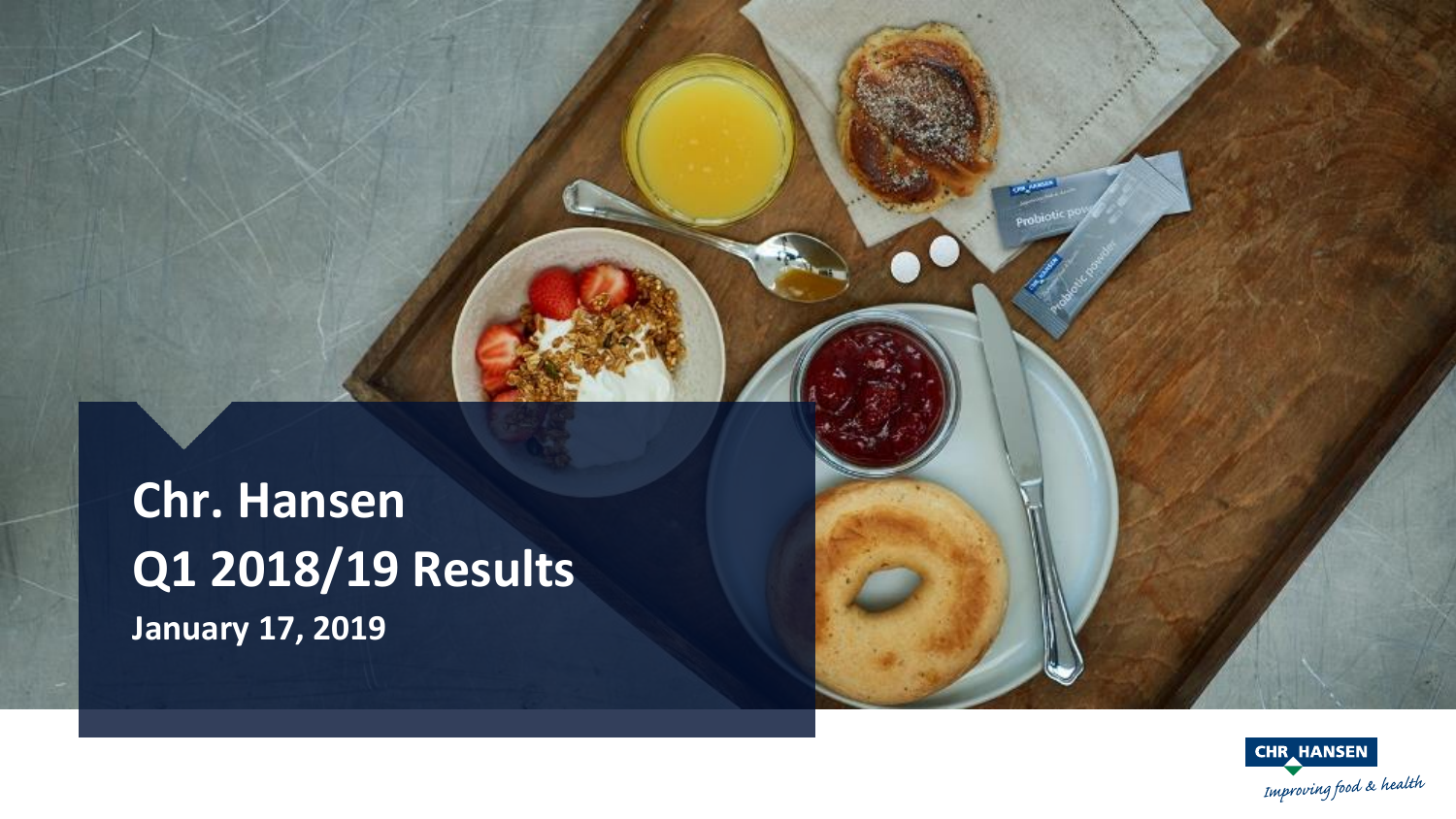## **Safe harbor statement**

- ‒ This presentation contains forward-looking statements that reflect management's current views with respect to certain future events and potential financial performance.
- ‒ Forward-looking statements are other than statements of historical facts. The words "believe," "expect," "anticipate," "intend," "estimate," "outlook," "will," "may," "continue," "should" and similar expressions identify forward-looking statements.
- ‒ Forward-looking statements include statements regarding: objectives, goals, strategies, outlook and growth prospects; future plans, events or performance and potential for future growth; liquidity, capital resources and capital expenditures; economic outlook and industry trends; developments of the Company's markets; the impact of regulatory initiatives; and the strength of competitors. The forward-looking statements in this presentation are based upon various assumptions, many of which are based, in turn, upon further assumptions, including without limitation, management's examination of historical operating trends, data contained in records and other data available from third parties.
- Although the Company believes that these assumptions were reasonable when made, these assumptions are inherently subject to significant known and unknown risks, uncertainties, contingencies and other important factors which are difficult or impossible to predict and may be beyond our control. Such risks, uncertainties, contingencies and other important factors could cause the actual results of the Company or the industry to differ materially from those results expressed or implied in this presentation by such forward-looking statements.
- ‒ The information, opinions and forward-looking statements contained in this presentation speak only as at the date of this presentation, and are subject to change without notice. The Company and its respective agents, employees or advisors do not intend to, and expressly disclaim any duty, undertaking or obligation to, make or disseminate any supplement, amendment, update or revision to any of the information, opinions or forward-looking statements contained in this presentation to reflect any change in events, conditions or circumstances beyond what is required by applicable law or applicable stock exchange rules and regulations.
- ‒ By viewing this presentation, you acknowledge and agree to be bound by the foregoing limitations and restrictions.

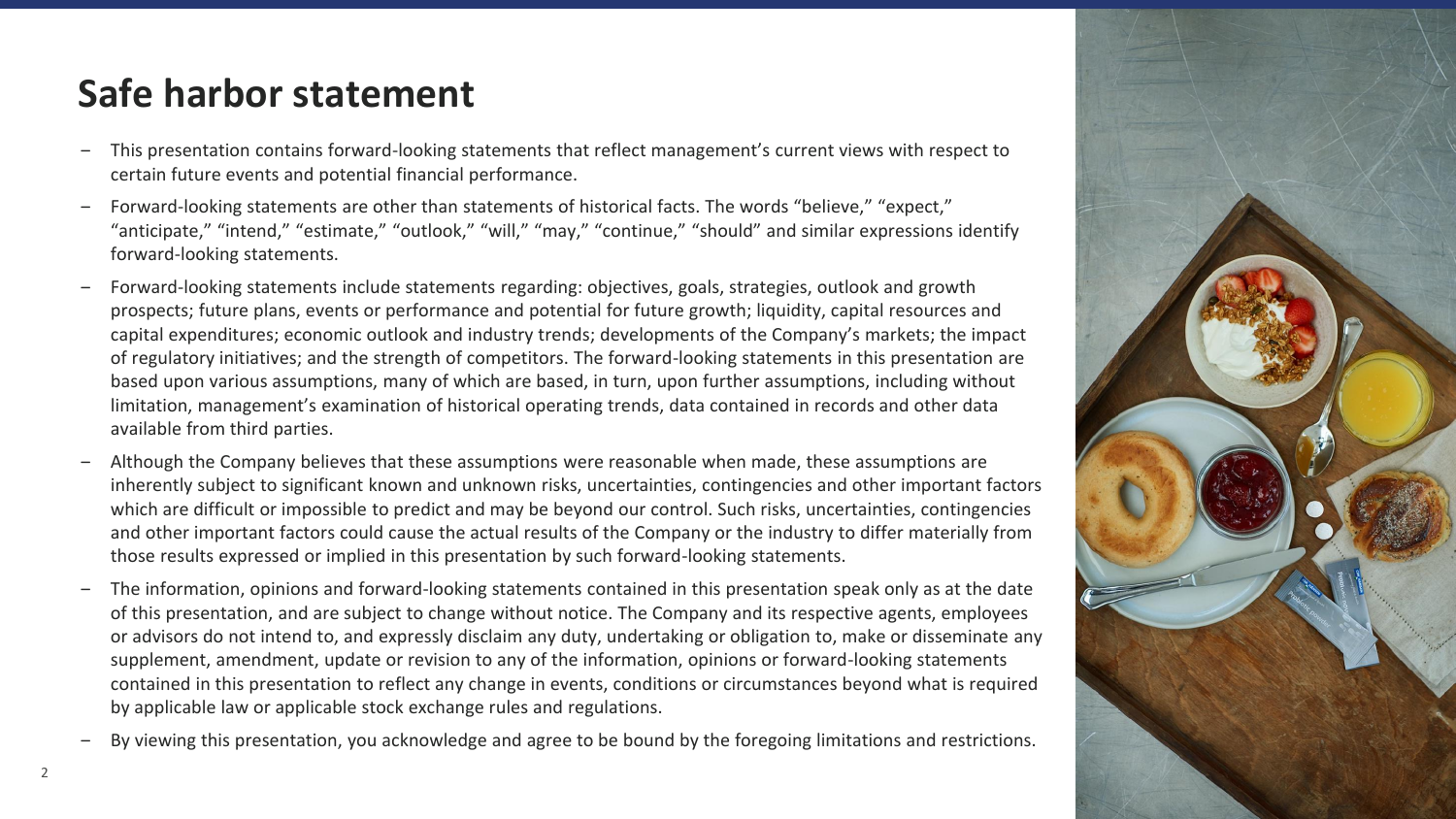## **We had a solid start to the year, in-line with our expectations**



Guidance 2018/19: 9-11%



Q1 2017/18: 25.4%



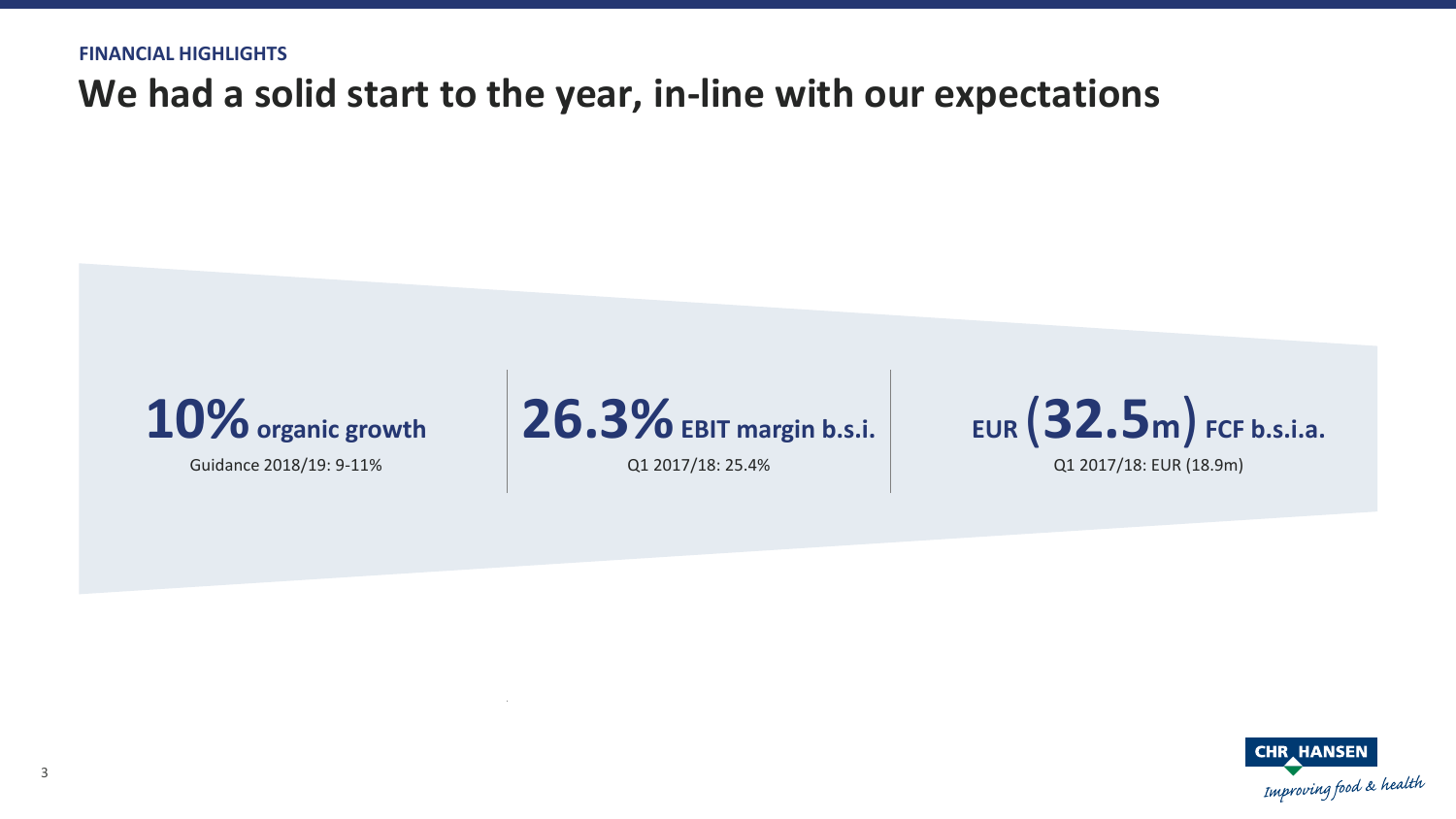### **STRATEGIC HIGHLIGHTS**

## **Focus areas for 2018/19 defined to deliver on Nature's no. 1 strategy**

| Nature's                                       | <b>FOCUS 2018/19</b><br><b>FOOD CULTURES &amp; ENZYMES</b>                      | <b>FOCUS 2018/19</b><br><b>HEALTH &amp; NUTRITION</b>         | <b>FOCUS 2018/19</b><br><b>NATURAL COLORS</b>                                |  |
|------------------------------------------------|---------------------------------------------------------------------------------|---------------------------------------------------------------|------------------------------------------------------------------------------|--|
|                                                | Leverage the<br>full potential                                                  | Develop the<br>microbial platform                             | <b>Create</b><br>further value                                               |  |
| <b>Drive penetration</b><br>of new innovation  | Continue to drive penetration of<br>new products, e.g. bioprotection            | Launch new products in Human<br>Health                        | Portfolio expansion within coloring<br>food stuff                            |  |
|                                                | Cross-sell and develop adjacent<br>areas                                        | Expand Plant Health business to<br>new countries and crops    |                                                                              |  |
| <b>Reinforce position</b><br>in growth markets | Strengthen attention to key<br>accounts                                         | Continue growth momentum in all<br>segments                   | Driving conversion projects in<br>Þ.<br>partnerships with our customers      |  |
|                                                | Invest in and strengthen local<br>footprint                                     | Further expand Animal Health<br>commercial footprint in Asia- |                                                                              |  |
|                                                | ▶ Push market-specific new product<br>development                               | <b>Pacific and Latin America</b>                              |                                                                              |  |
| <b>Generate fuel</b><br>for growth             | Leverage new expansion<br>▶ Upgrade e-commerce solution<br>New digital services | Scalability and efficiencies in<br>production                 | Investments in new US capacity<br>and continuation of efficiency<br>programs |  |

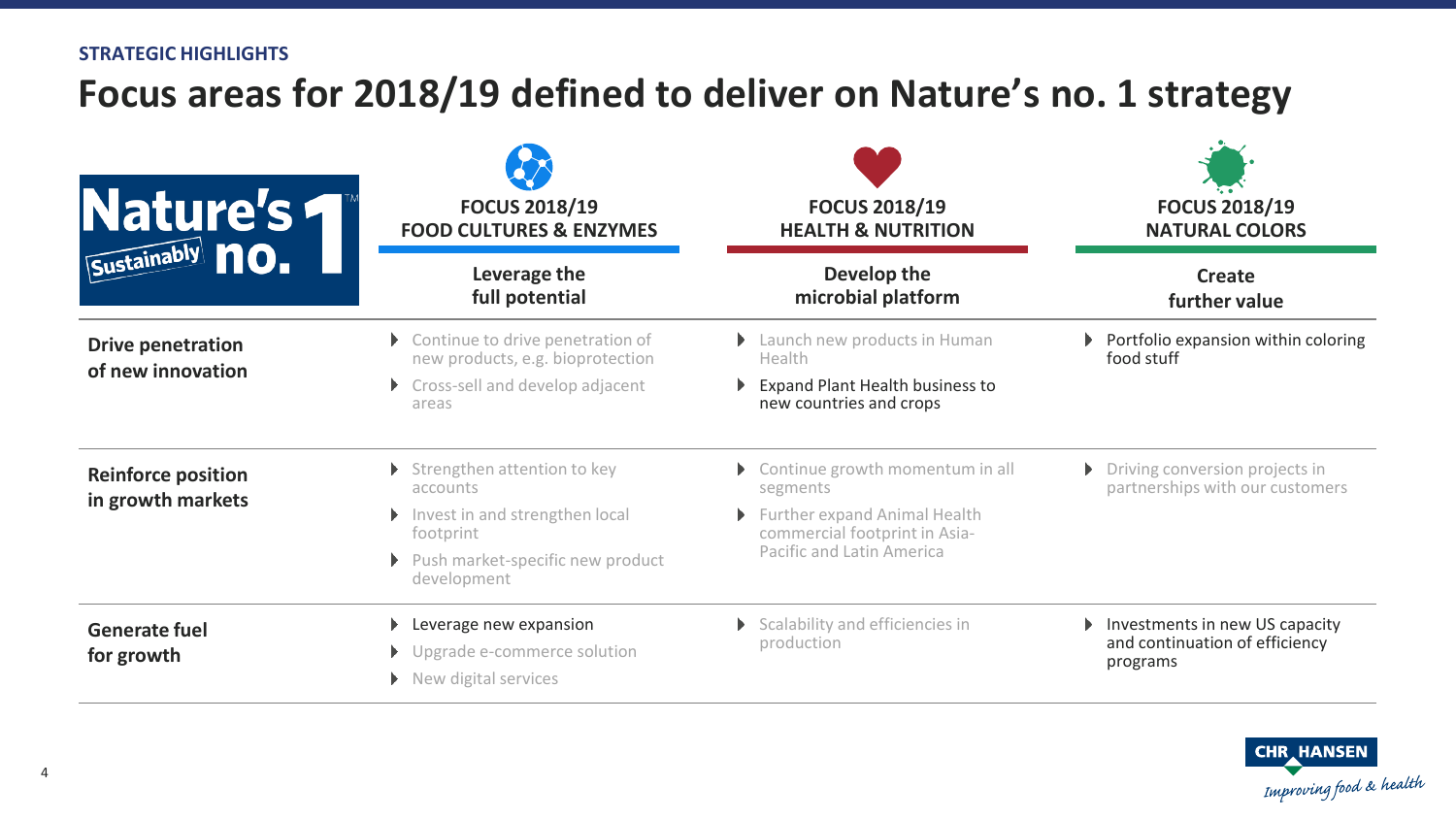### **REGIONAL PERFORMANCE**

### **Momentum continued with EMEA, APAC and LATAM driving growth**



**€€€ EUR pricing**: Invoicing in local currency, but based on EUR-denominated price lists i.e. if a currency depreciates against the EUR, prices in local currency will be increased automatically to protect bottom line against currency fluctuations; fully or partially implemented in most countries except USA & China.

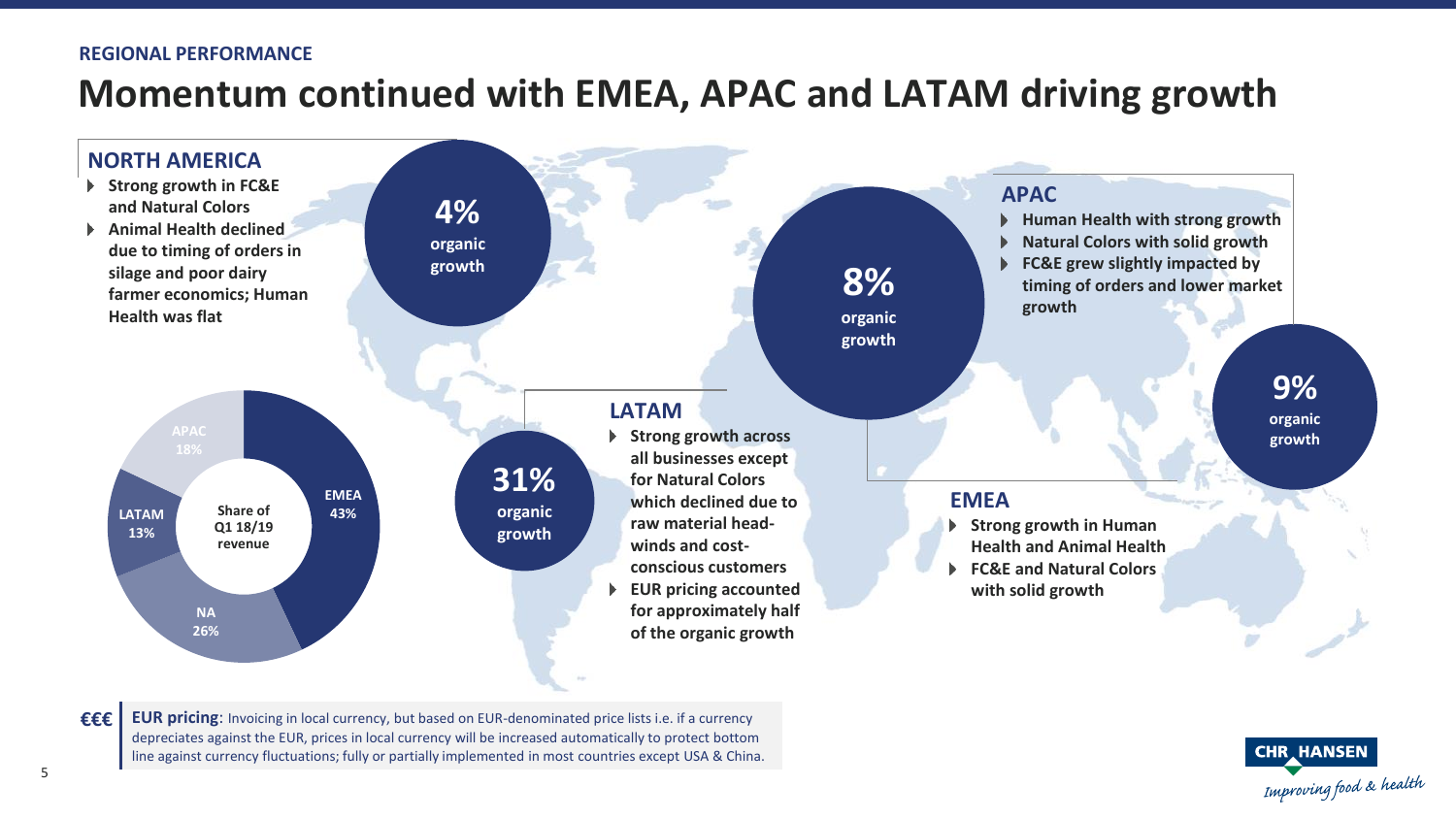**FOOD CULTURES & ENZYMES**

## **Strong start driven by cheese, meat and bioprotective cultures**

# **+10% ORGANIC GROWTH Q1 18/19**

- Strong growth in cheese and meat cultures followed by enzymes and fermented milk with solid growth; probiotics were flat
- $\triangleright$  Bioprotection delivered  $\sim$ 15% organic growth against a high comparable, driven by existing segments; penetration of 2nd generation continued to increase particularly in LATAM and APAC, albeit from a low base
- $\triangleright$  Pricing contribution driven by EUR pricing reflects strong pricing power

# **31.7% EBIT MARGIN Q1 18/19 (on par yoy)**

 $\triangleright$  Scalability benefits in excess of 1%-point, most notably from Avedøre expansion, were offset by strategic initiatives such as digitalization and bioprotection as well as an increase in sales and application development activities

10% 8% 10% 10% **12%** 12% 11% 12% **10% 35.0% 30.5% 35.1% 37.1% 31.7% 31.0% 34.7% 39.4% 31.7%** Q1 16/17 Q2 16/17 Q3 16/17 Q4 16/17 Q1 17/18 Q2 17/18 Q3 17/18 Q4 17/18 Q1 18/19 **EBIT margin** EUR million **Q1 17/18 Q1 18/19** Revenue 155.1 161.0 Organic growth 12% 10% *Volume/mix 10% 5%* EBIT margin 31.7% 31.7% 31.7% ROIC ex. goodwill and the set of the set of the set of the set of the set of the set of the set of the set of the set of the set of the set of the set of the set of the set of the set of the set of the set of the set of th Organic growth

**Quarterly development** of organic revenue growth and EBIT margin, %

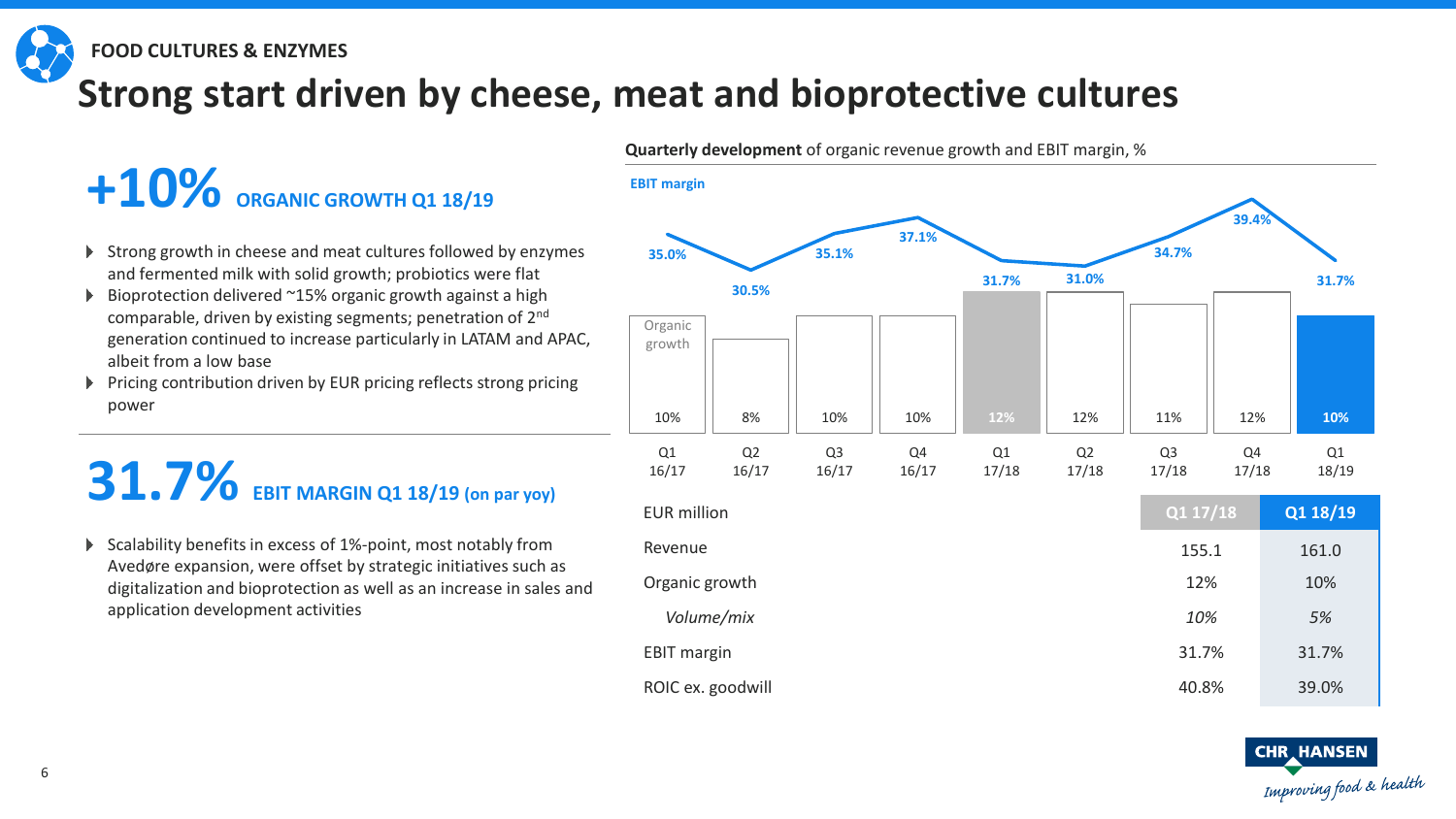## **Human Health back on track, Plant Health strong and margins increased**

# $+17\%$  **ORGANIC GROWTH 01 18/19**

- Human Health with strong growth in infant formula in all regions and continued strong momentum in dietary supplements in APAC
- Animal Health with a strong quarter in swine, whilst cattle declined due to poor dairy farmer economics in the US, and silage declined due to timing of orders
- Plant Health continued to increase strongly in LATAM

## **25.4% EBIT MARGIN Q1 18/19 (+2.2%-point yoy)**

Increase driven by high volume growth and timing of production costs, partly offset by investments in Animal Health's sales force expansion outside of North America as well as Plant Health



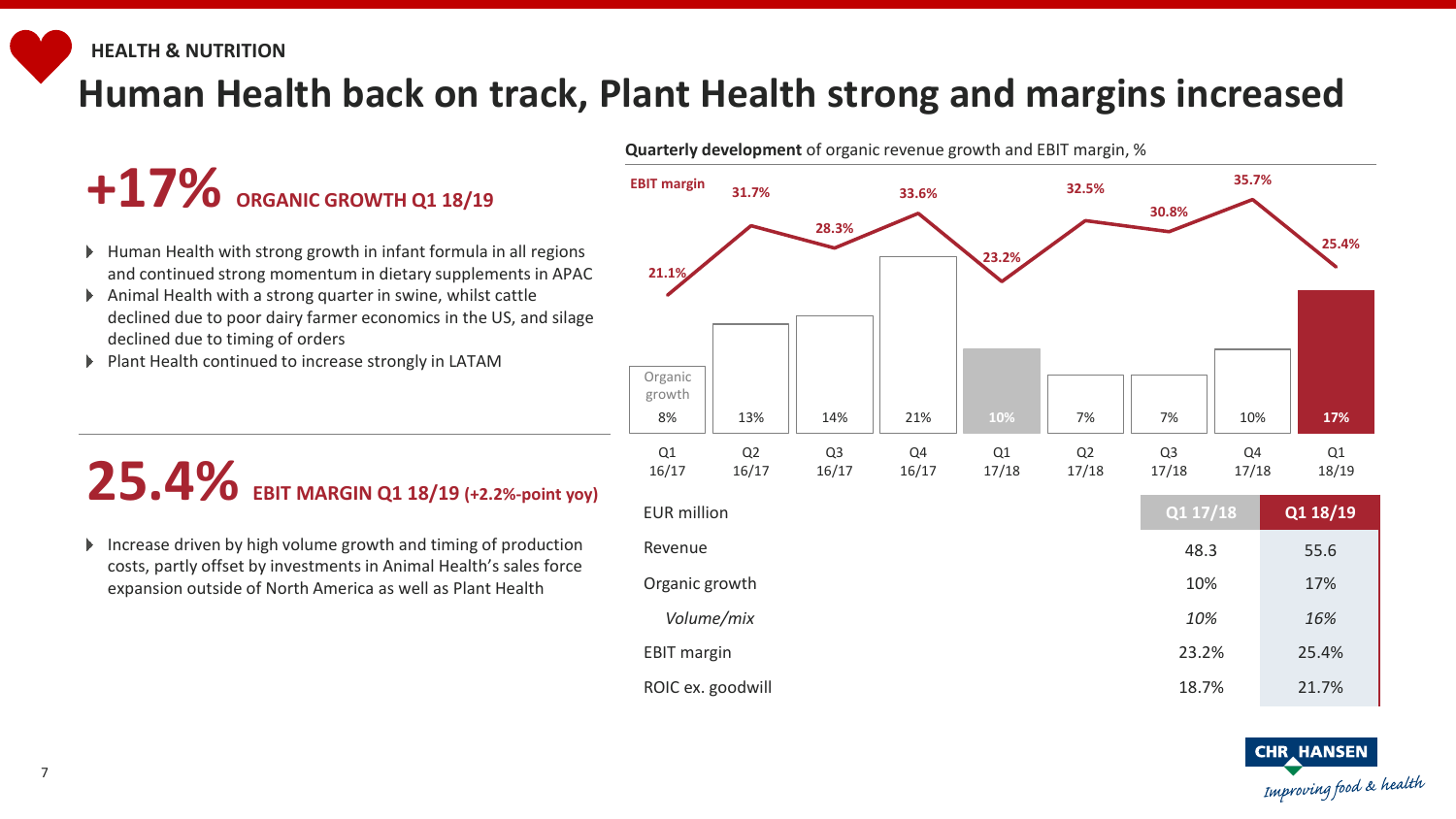**NATURAL COLORS**

## **Momentum from Q4 maintained, but raw material prices declining**

# $+6\%$  **ORGANIC GROWTH Q1 18/19**

- Strong growth in coloring foodstuff with new launches in the FRUITMAX® range
- Declining carmine and annatto prices negatively impacted organic growth

## **10.9% EBIT MARGIN Q1 18/19 (+2.5%-point yoy)**

Margin improvement driven by operating efficiencies and modest prior year comparable



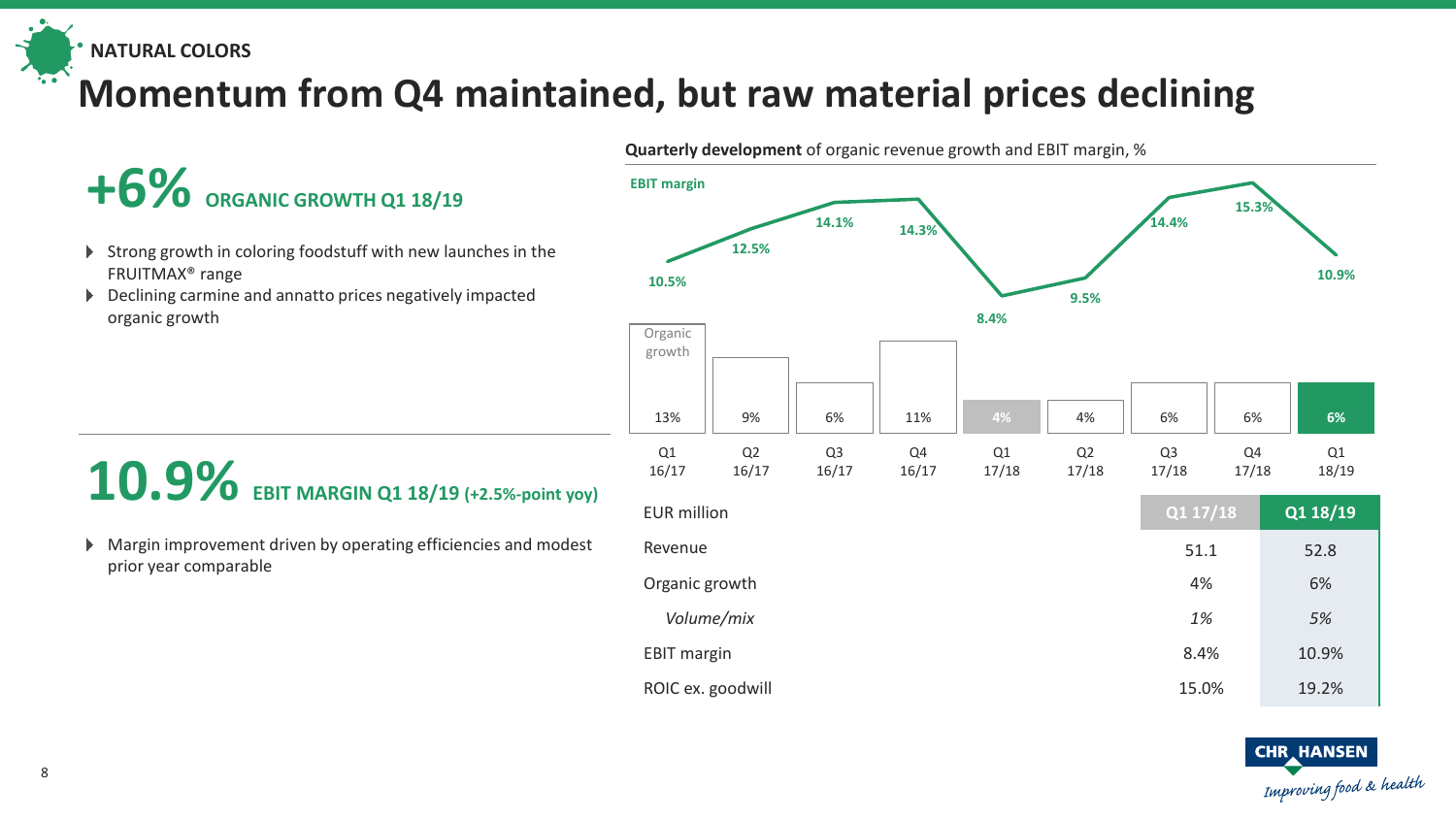### **INCOME STATEMENT**

## **Gross margin improvement partly offset by increased S&M expenses**

#### **Comments**

- Gross margin increased by 2.4%-points driven by all three business areas
- Operational expenses increased by 12% mainly due to higher sales & marketing expenses related to NN1 initiatives and more sales and application development activities in FC&E
- EBIT margin b.s.i. increased by 0.9%-points to 26.3%; currencies had a immaterial impact
- Special items of EUR 1m related to the acquisition and integration of Hundsbichler



### **Group revenue growth Q1 2018/19**

| <b>EUR</b> million              | Q1 17/18 | Q1 18/19 |  |
|---------------------------------|----------|----------|--|
| Revenue                         | 254.5    | 269.4    |  |
| Cost of sales                   | (120.8)  | (121.5)  |  |
| <b>Gross profit</b>             | 133.7    | 147.9    |  |
| <b>Gross margin</b>             | 52.5%    | 54.9%    |  |
| R&D expenses                    | (19.0)   | (19.3)   |  |
| % of sales                      | 7.5%     | 7.2%     |  |
| Sales and marketing expenses    | (32.4)   | (38.9)   |  |
| % of sales                      | 12.7%    | 14.4%    |  |
| Administrative expenses         | (18.0)   | (19.4)   |  |
| % of sales                      | 7.1%     | 7.2%     |  |
| Other operating income/expenses | 0.4      | 0.5      |  |
| EBIT b.s.i.                     | 64.7     | 70.8     |  |
| EBIT b.s.i. margin              | 25.4%    | 26.3%    |  |
| Special items                   |          | (0.5)    |  |
| <b>EBIT</b>                     | 64.7     | 70.3     |  |
| <b>EBIT margin</b>              | 25.4%    | 26.1%    |  |
| Net financial items             | (4.3)    | (3.9)    |  |
| <b>EBT</b>                      | 60.4     | 66.4     |  |
| Income taxes                    | (13.9)   | (15.3)   |  |
| <b>Tax rate</b>                 | 23%      | 23%      |  |
| Profit for the year             | 46.5     | 51.1     |  |

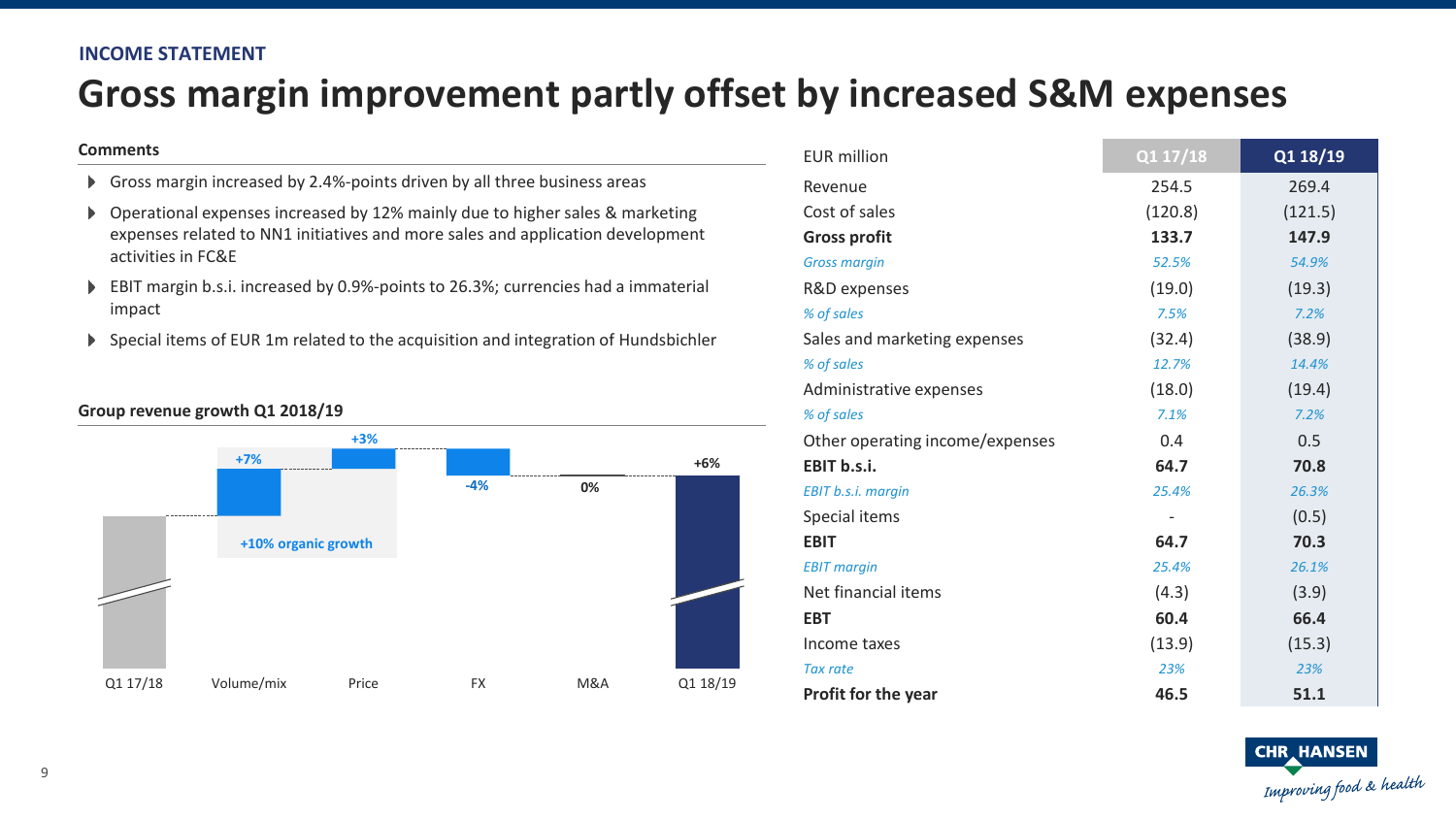### **CASH FLOW & BALANCE SHEET**

## **Free cash flow b.s.i.a. reflects absence of tax benefits and higher capex**

#### **Comments**

- Decrease in operating cash flow was driven by higher taxes paid (EUR 47.3m vs. EUR 32.7m last year) due to absence of acquisition-related benefits), partly offset by increase in EBIT
- Net working capital as % of revenue increased due to higher inventories and stable trade payables
- Increase in cash flow used for operational investing activities from 9.1% to 11.1% of revenue
	- In line with communicated expansion program including investments in Avedøre (freeze-dried & powdered packaging for FC&E and H&N), Milwaukee and Montpellier (new US facility and R&D center upgrade for NCD) to be completed by 2019/20
	- ▶ Total capex for the financial year 2018/19 expected to be between EUR 110-130m
- Cash flow used for acquisitions of EUR 9m related to Hundsbichler acquisition announced on October 15 (specialty cheese rennet)

| In EUR m                         | Q1 17/18 | Q1 18/19 |
|----------------------------------|----------|----------|
| <b>Cash flow</b>                 |          |          |
| Taxes paid                       | (32.7)   | (47.3)   |
| Operating activities             | 4.2      | (3.1)    |
| Operational investing activities | (23.2)   | (29.9)   |
| Free operating cash flow         | (19.0)   | (33.0)   |
| Free cash flow b.s.i.a.          | (18.9)   | (32.5)   |
| Acquisition activities           | 0        | (9.3)    |
| Free cash flow                   | (19.0)   | (42.3)   |
|                                  |          |          |
| <b>Balance sheet</b>             |          |          |
| Total assets                     | 1,796.7  | 1.877.7  |
| Equity                           | 702.9    | 713.1    |
| Net interest-bearing debt        | 646.5    | 714.1    |
|                                  |          |          |
| <b>Key ratios</b>                |          |          |
| Net working capital              | 19.7%    | 20.8%    |
| Capital expenditure              | 9.1%     | 11.1%    |
| ROIC excluding goodwill          | 30.9%    | 31.4%    |
| NIBD/EBITDA                      | 1.8x     | 1.8x     |

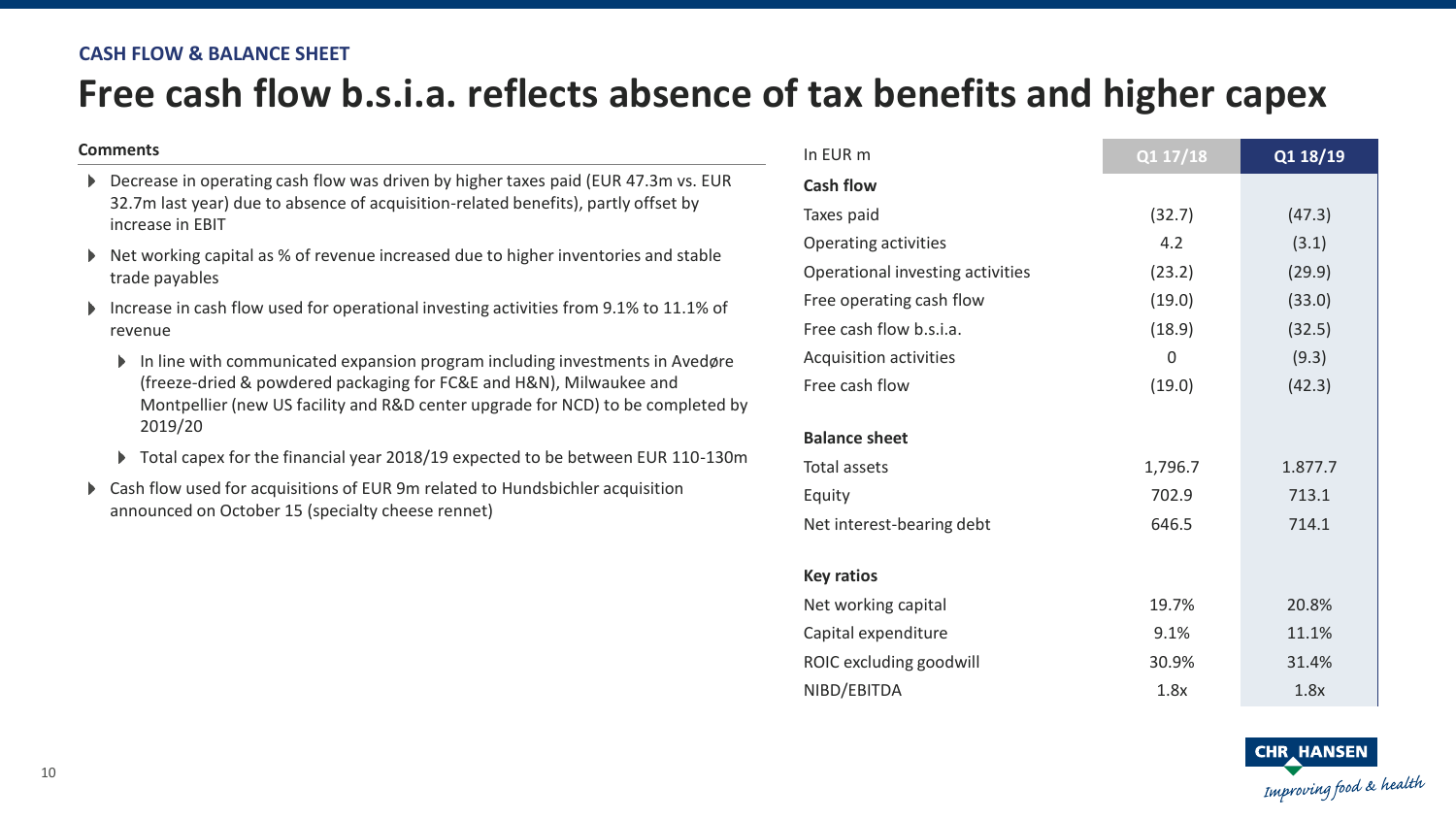## **Group outlook for the year maintained**

|                               | Q1 2018/19 | Outlook 2018/191<br>As per Oct 15, 2018                  | Outlook 2018/191<br>As per Jan 17, 2019        | Long-term<br>financial ambition <sup>2</sup> |
|-------------------------------|------------|----------------------------------------------------------|------------------------------------------------|----------------------------------------------|
| Organic revenue growth        | 10%        | $9 - 11%$                                                | $9-11%$                                        | 8-10%                                        |
| Food Cultures & Enzymes       | 10%        | Above long-term<br>ambition                              | Above long-term<br>ambition                    | $7 - 8%$                                     |
| <b>Health &amp; Nutrition</b> | 17%        | 10% or above                                             | 10% or above                                   | n.a.                                         |
| <b>Natural Colors</b>         | 6%         | $6 - 10%$                                                | $6 - 9%$                                       | n.a.                                         |
|                               |            |                                                          |                                                |                                              |
| <b>EBIT margin b.s.i.</b>     | 26.3%      | <b>Around 29.5%</b>                                      | <b>Around 29.5%</b>                            | $30 + \%$                                    |
|                               |            |                                                          |                                                |                                              |
| Free cash flow b.s.i.a.       | (32.5m)    | <b>Around the same</b><br>level as in 17/18 <sup>3</sup> | <b>Around the same</b><br>level as in $17/183$ | <b>+10% CAGR</b>                             |

<sup>1</sup> Based on constant currencies and stable raw material prices, and assumes no acquisitions. The outlook is also based on the current political and economic environment, although there is a risk of increased political and uncertainty - e.g. the economic climate in the Middle East and Latin America, the risk of a 'hard' Brexit and trade tensions between large economies. Any deterioration in these situations might impact the outlook. *<sup>2</sup>Baseline 2016/17, updated at Capital Market Day on April 18, 2018.*

<sup>3</sup> Assumes lower growth in cash flow from operating activities than growth of EBIT before special items, due to a higher level of taxes to be paid in 2018/19, mainly related to the absence of acquisition-driven tax benefi 2017/18. Cash flow used for operational investment activities will be at a relatively high level, and is expected to be between EUR 110-130 million. This includes multiple investments across the group, and also assumes a s *sale-and-lease-back of the company's main site in Hørsholm in Q4 2018/19.*

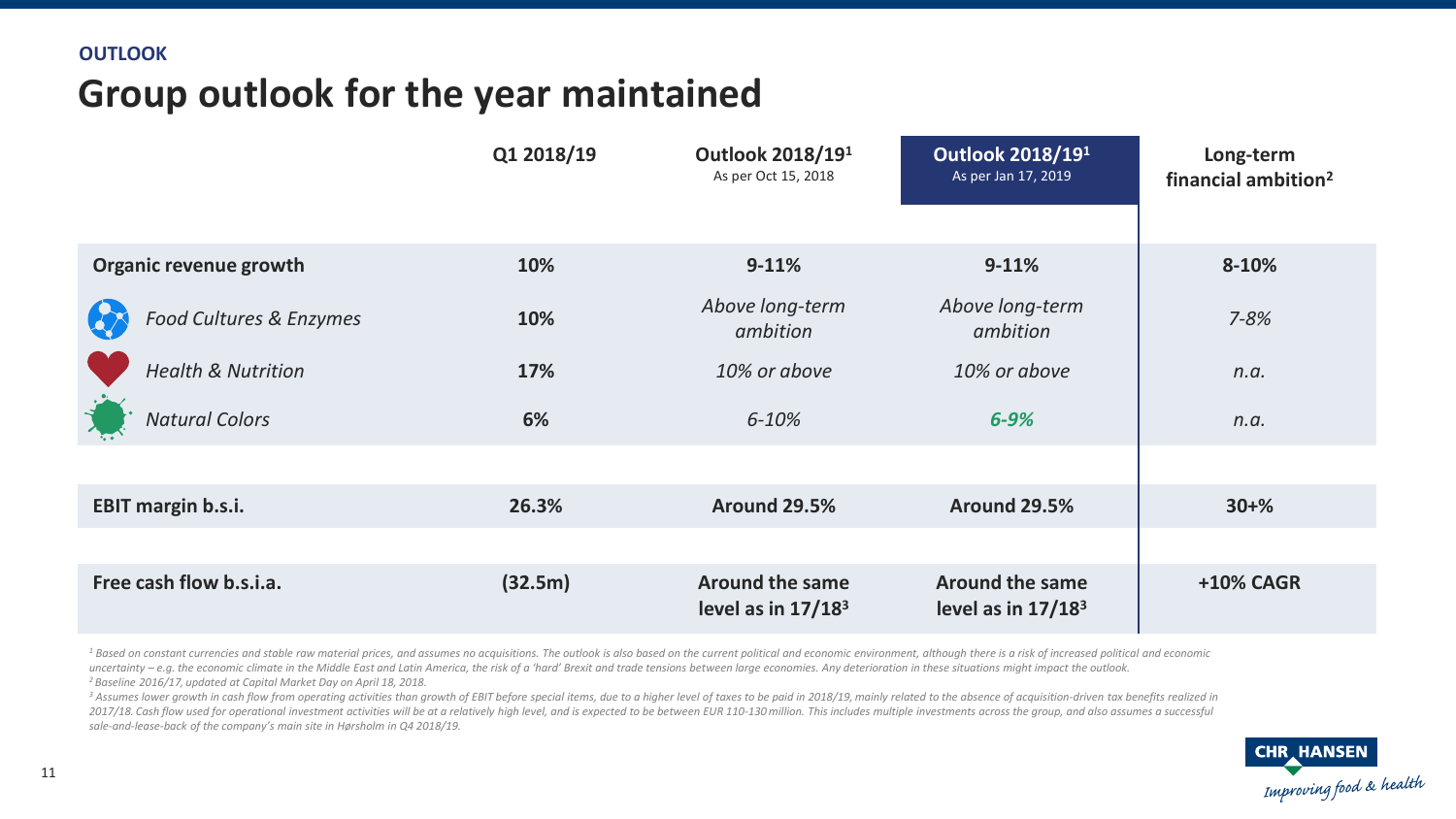### **STRATEGIC HIGHLIGHTS**

## **Sustainability is at the core of our business**



**End hunger and promote sustainable agriculture**



*More out of milk by increasing productivity*



*More out of land by increasing crop yields*



*More access to nutrition by increasing affordability*



**Ensure healthy lives and promote well-being for all at all ages**



*Better health and well-being for a smarter gut*



*Better healthier alternatives for a good life*

*Better animal welfare for reduced antibiotic resistance*



**Enable sustainable consumption and production patterns**

**Nature's** 

Sustainably **no.** 





*Less food waste by using bioprotection*

*Less food contamination by using natural solutions*

*Less artificial ingredients by using natural colors*